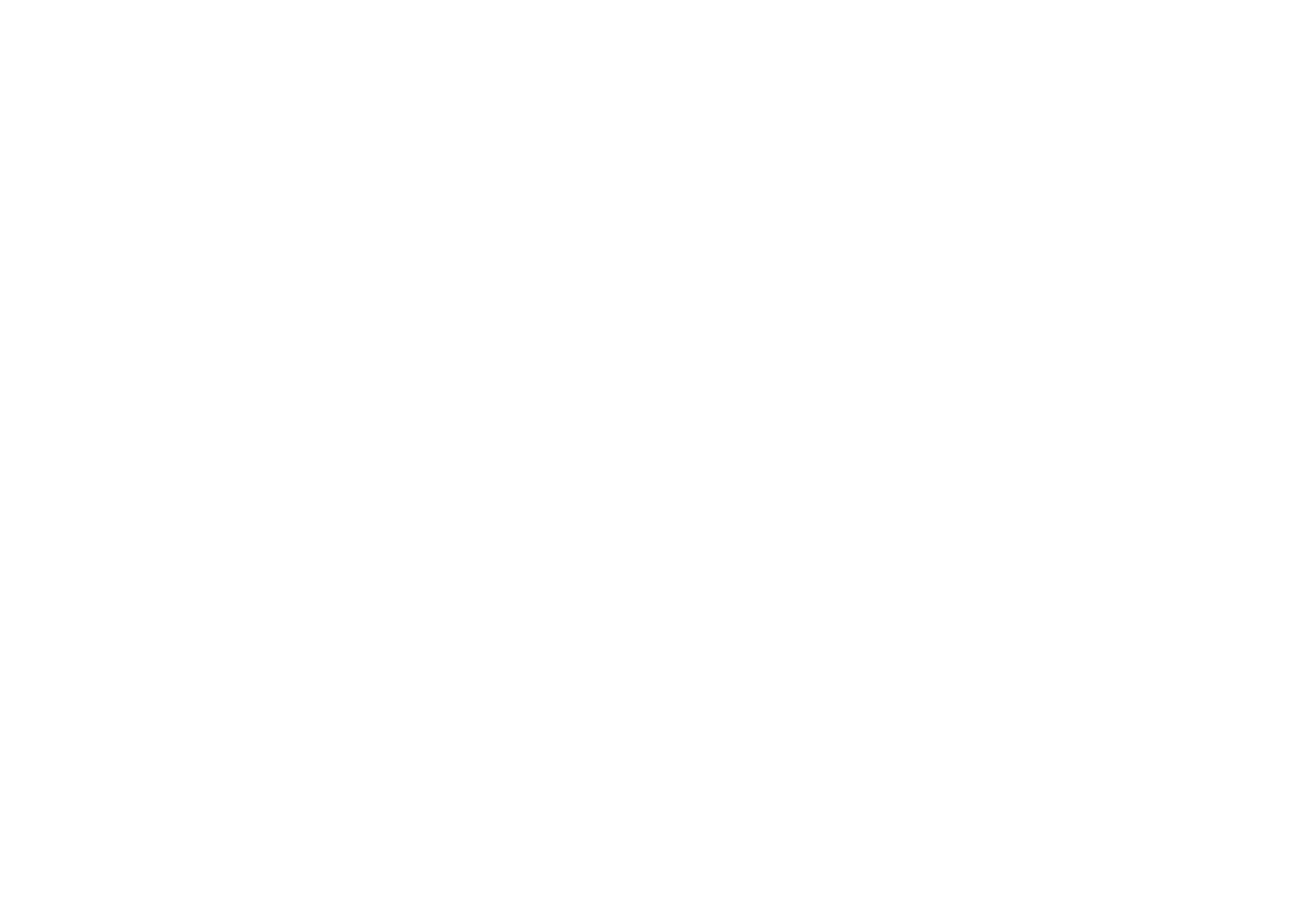# **Suppliers**

| Playforce<br>Playforce.co.uk           | Should supply revised<br>quotes week beginning 28 |                                              |            | Suggests steel 'feet' that<br>would go into the ground. |
|----------------------------------------|---------------------------------------------------|----------------------------------------------|------------|---------------------------------------------------------|
| <b>Ben Shears</b>                      | February.                                         |                                              |            |                                                         |
|                                        |                                                   |                                              |            |                                                         |
| Sovereign                              | Revised quote provided.                           | 8 pieces of equipment + stepping stones      | £23,211.81 | Rubber mulch under all                                  |
| Sovereignplayequipment.co.uk           |                                                   | Equipment                                    | £12,428.39 | equipment                                               |
| Neil Hudson                            |                                                   | Surfacing – rubber mulch under all equipment | £6962.56   |                                                         |
|                                        |                                                   | Removal of old equipment                     | £2113.00   |                                                         |
|                                        |                                                   | Welfare/security                             | £1707.86   |                                                         |
| Playdale                               | Linda, Graham & Selina                            |                                              |            | Equipment would have steel                              |
| www.playdale.co.uk                     | met with Adam. Follow up                          |                                              |            | feet that go into the ground                            |
|                                        | Teams meeting on 14                               |                                              |            | (apart from shorter 'stepping                           |
| <b>Adam Armstrong</b>                  | March.                                            |                                              |            | stones').                                               |
| Kompan                                 | Should be in touch week                           |                                              |            | Website provides option for                             |
| www.kompan.co.uk/playground/nature-    | beginning 28 February.                            |                                              |            | buying equipment with steel                             |
| play/robinia-obstacle-course-equipment |                                                   |                                              |            | 'feet'.                                                 |
| <b>Thomas Griffiths</b>                |                                                   |                                              |            |                                                         |

Two companies have given approximate lead times from ordering to installation of 8-12 weeks.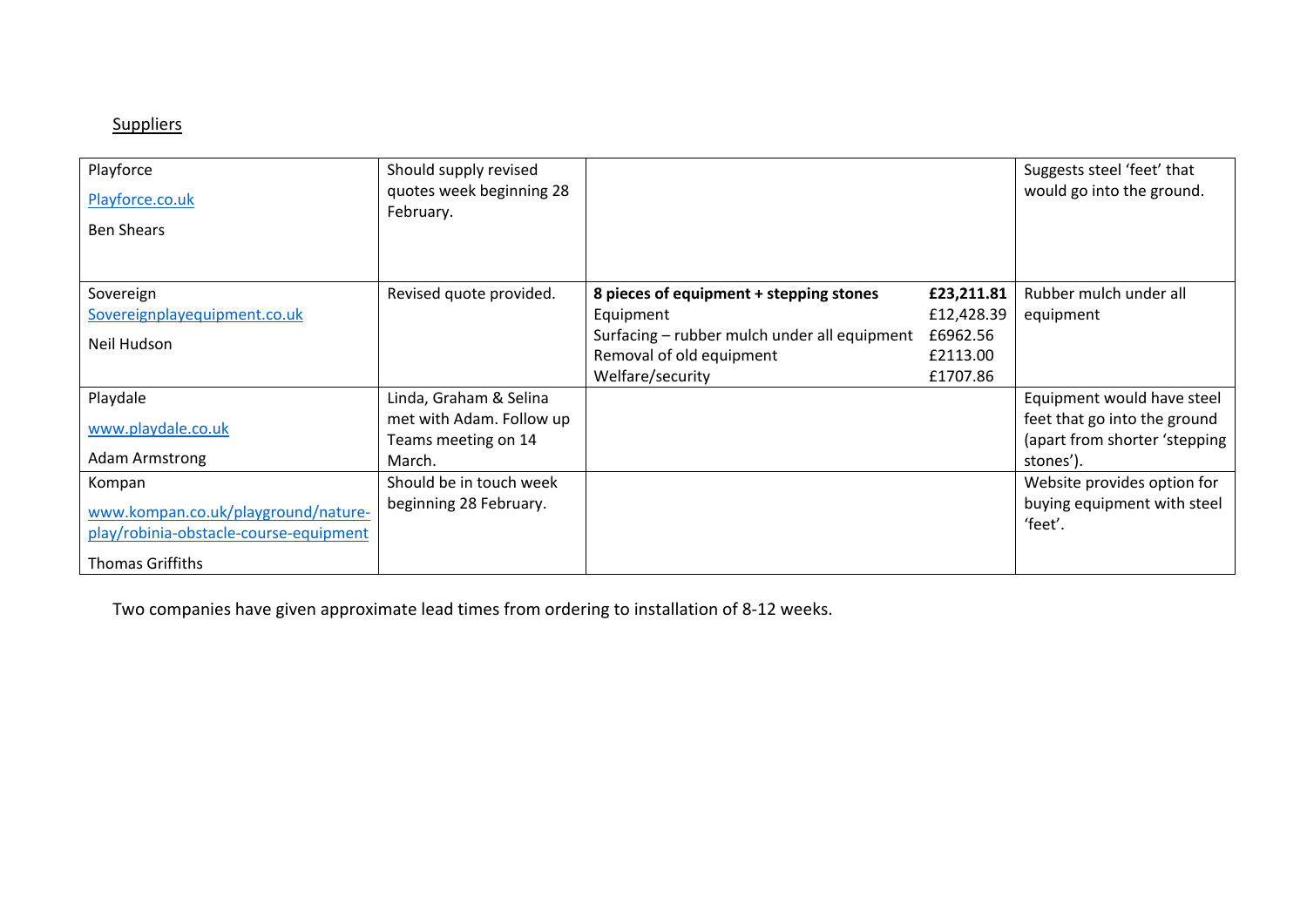#### Meeting with Adam Armstrong from Playdale

- Adam proposes replacing the activity trail with a similar style trail, plus an additional 'up & over' climbing piece of equipment.
- All wooden posts would have steel 'feet' to prevent damage to wooden posts, although these could still be affected by strimmer damage over time.
- Shorter 'stepping stones' between equipment would either be wooden posts or rubber posts straight into the ground.
- To put a surface under the whole area would cost in the region of an additional £10,000.
- All Playdale equipment is manufactured in the UK lead times of around 12-14 weeks at the moment. Adam suggested checking on other companies lead times – if equipment from other companies is manufactured overseas lead times could be longer.
- They can provide a list of possible grant awarding organisations The Landfill Communities Fund was suggested if we're within 10 miles of a licensed landfill site *(Winsley is about 9 miles from Westbury landfill).*
- A Teams meeting has been arranged with Adam to review proposals and the quote at 12.30pm on Monday 14 March I'll forward the link.
- The current equipment is made by Playdale, installed approximately 20 years ago.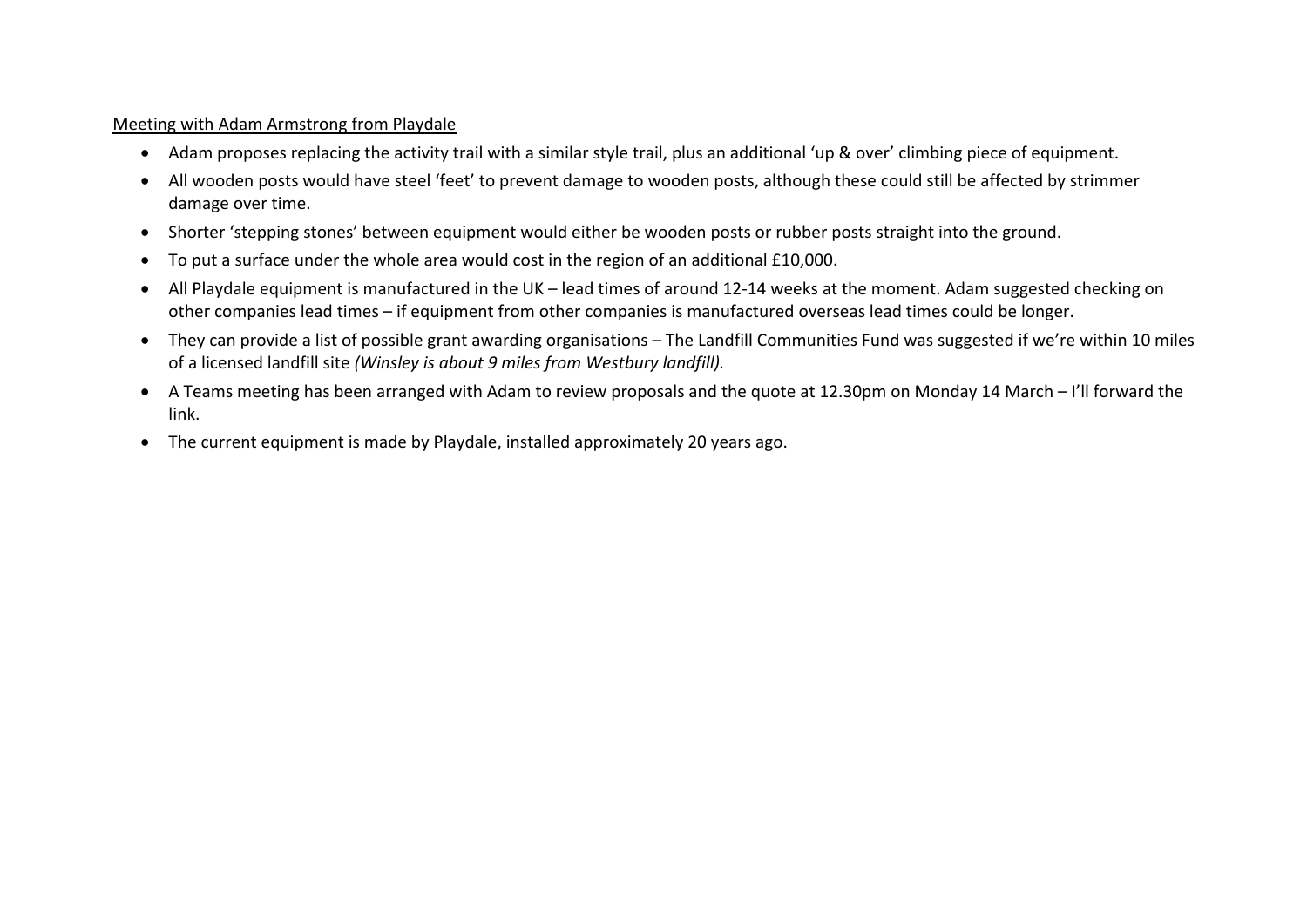### Information from Ros Griffiths, Community Engagement Manager

- Both Westwood PC and Monkton Farleigh PC have replaced play equipment in the past couple of years both received grants from the Area Board (£5000 and £3000 respectively). The maximum the Area Board can award is £5000.
- Daniel Gleeson (Leisure Strategy and Play Officer) at Wiltshire Council would be a good point of contact for advice and other potential funding opportunities Daniel.Gleeson@wiltshire.gov.uk

## Information from Westwood Parish Council, Roger Coleman (Clerk)

They've bought new pieces of equipment from Sovereign, having obtained three quotes. They've spent £15,000 on swings and surfacing, and will spend a total of about £56,000 once more pieces of equipment are installed this summer. They've funded this by raising money through the precept over several years and with an additional £5000 from the Area Board. They didn't apply for other funding, considering (in light of previous experience) that the long process of application was not worth the effort & likely rejection.

They are happy with the equipment and work of Sovereign, but noted that there were some initial issues with sub-contractors not turning up when expected and the project needed someone from the council to manage it. They carried out a consultation through the School, working with the headteacher, who asked pupils to come up with ideas having looked at catalogues etc. This information was also submitted to the Area Board.

Remember to update information on new play equipment with insurers.

Could contact councillor George Mumford: 01225 864264 for further information.

# Information from Monkton Farleigh Parish Council, Sally Rowe (Clerk)

"We got our new play park equipment for Broadstones estate in early 2020 and we used DBD Play which seemed to give the most value for money at the time for what we wanted. We got a grant for £3500 from the Area Board and then Parish Council matched that funding so the cost was around £7000.

As the two councillors that started the ball rolling have children there was no official consultation but more of an informal consensus of opinion by other parents on the estate that it would be good to get new equipment as the old equipment had worn out and had to be removed."